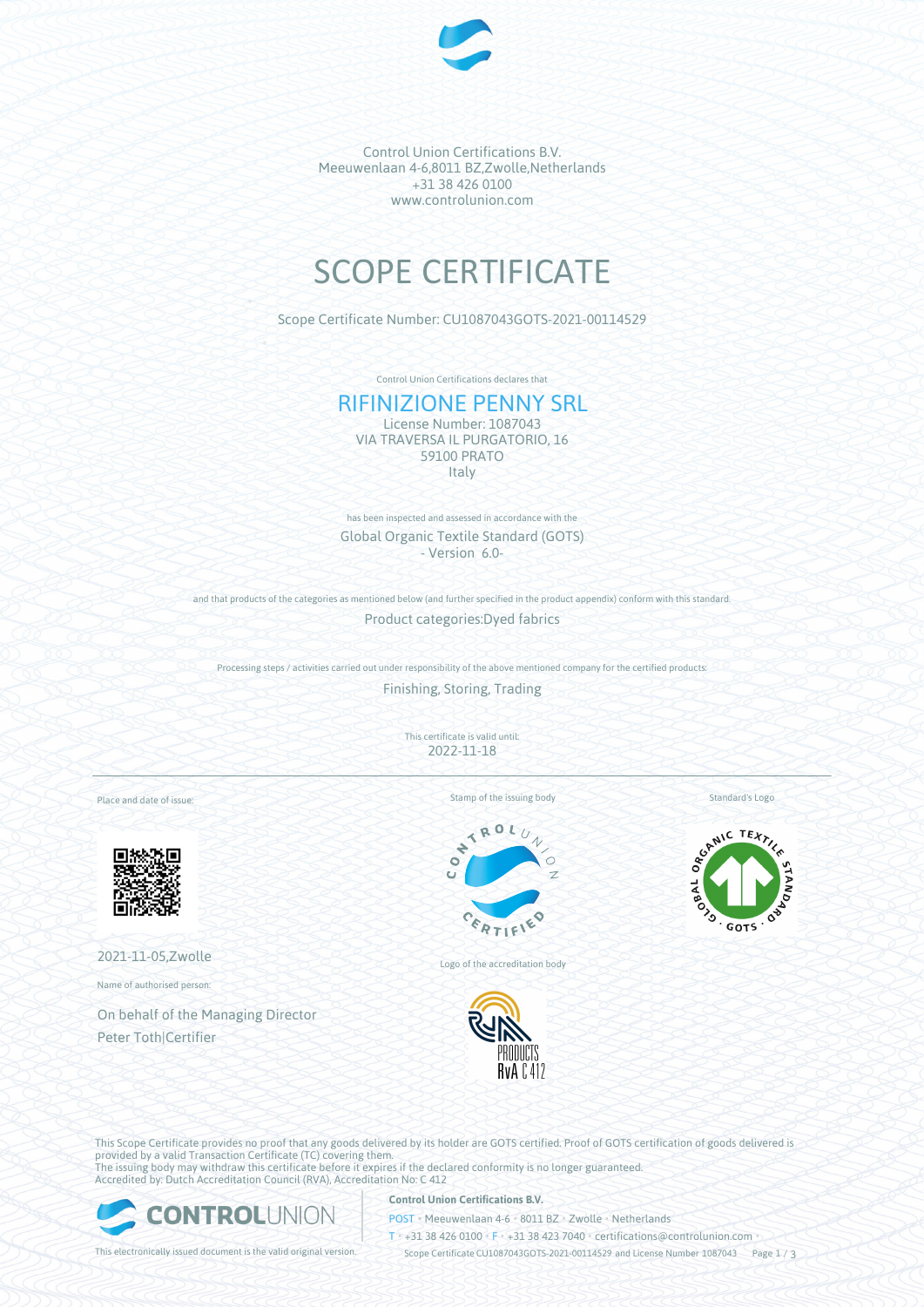

Control Union Certifications B.V. Meeuwenlaan 4-6,8011 BZ,Zwolle,Netherlands +31 38 426 0100 www.controlunion.com

### **RIFINIZIONE PENNY SRL Global Organic Textile Standard (GOTS)**

## **Products Appendix to Certificate no.CU1087043GOTS-2021-00114529**

In specific the certificate covers the following products:

| <b>Product category</b>            | <b>Product details</b> | <b>Material composition</b>                                                 | Label grade                              |
|------------------------------------|------------------------|-----------------------------------------------------------------------------|------------------------------------------|
| Dyed fabrics                       | Woven fabrics          | 100.0% Organic Cotton                                                       | Organic                                  |
| Place and date of issue:           |                        | Stamp of the issuing body                                                   | Standard's logo                          |
|                                    |                        | ON TROL<br>$\overline{\sqrt{2}}$<br>$\circ$<br>$\mathbb{Z}$<br>Ù<br>CERTIF' | SCANIC TEXTILES<br>SPAL OVER DESIGNATION |
| 2021-11-05, Zwolle                 |                        | Logo of the accreditation body                                              |                                          |
| Name of authorised person:         |                        |                                                                             |                                          |
| On behalf of the Managing Director |                        |                                                                             |                                          |
| Peter Toth Certifier               |                        | <b>HVA</b> C412                                                             |                                          |